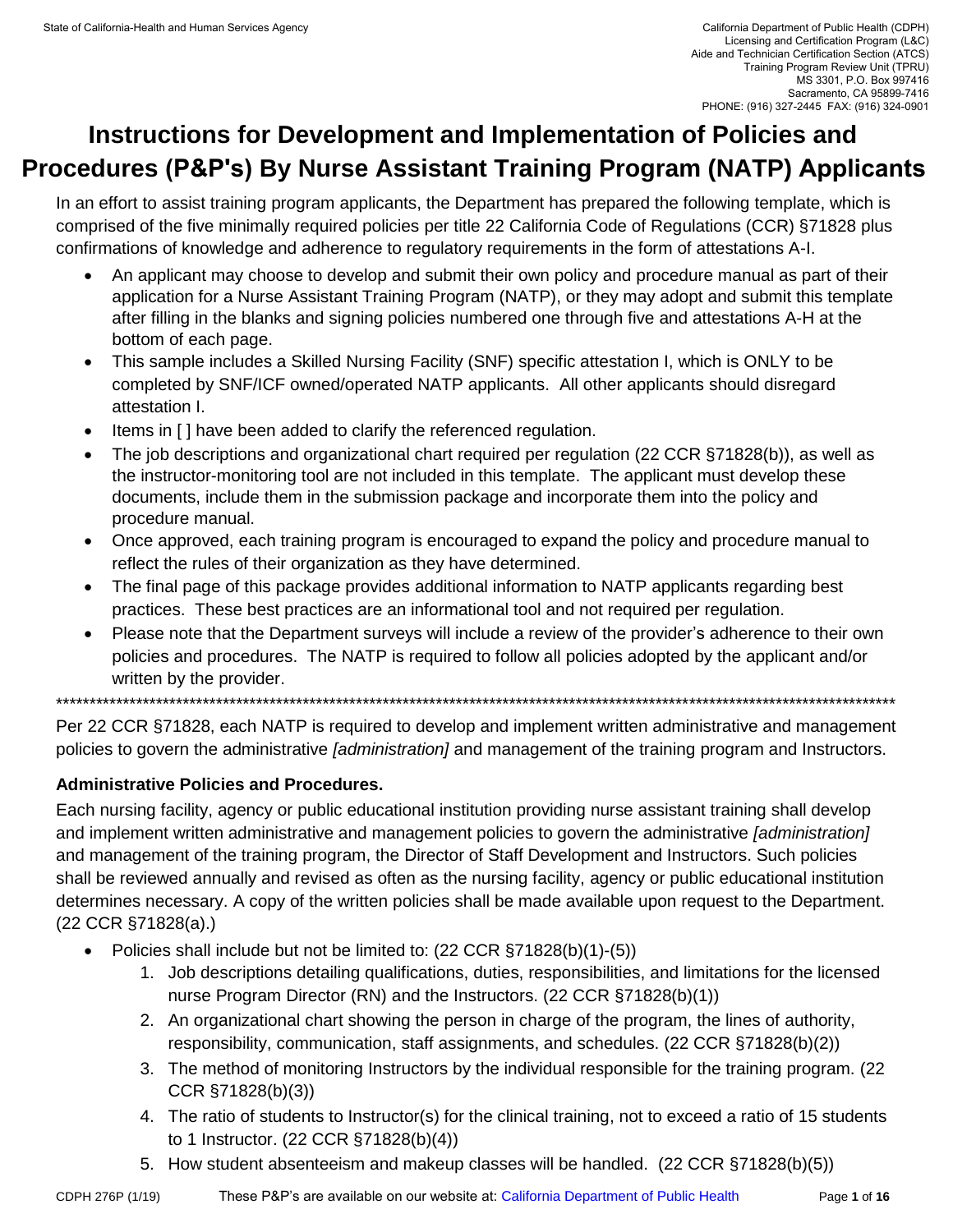#### **Policy #1**

|                                            | -- -       |
|--------------------------------------------|------------|
| Topic: Staffing                            | Effective: |
| <b>Title: Job Descriptions</b>             | Revised:   |
| Regulatory references: 22 CCR §71828(b)(1) | Reviewed:  |

- Policy: The NATP shall develop and maintain job descriptions detailing qualifications, duties, responsibilities, and limitations for the licensed nurse Program Director (RN) and the Instructors. (22 CCR §71828(b)(1).)
- Purpose: Job descriptions are important for successful operation of the NATP and provide structure to the organization. They set clear job expectations; support salary, promotion, and termination decisions; and provide guidelines regarding the supervision of employees.

Scope: All NATP employees

#### **Responsibilities:**

| The                                  | is responsible for development of the job descriptions.     |
|--------------------------------------|-------------------------------------------------------------|
| The                                  | is responsible for monitoring the implementation of the job |
| descriptions.                        |                                                             |
| The                                  | is responsible for reviewing and editing each job duty      |
| statement annually and as necessary. |                                                             |

**Procedures:**

A job description for the licensed nurse Program Director (RN) and the Instructor(s) will be developed by

\_\_\_\_\_\_\_\_\_\_\_\_\_\_\_\_\_\_\_\_\_\_\_\_\_\_\_\_\_\_\_\_\_\_\_\_\_\_\_\_\_\_\_\_\_\_\_\_\_\_\_\_.

- Each job description will detail qualifications, duties, responsibilities and limitations for a specific job title. (22 CCR §71828(b)(1))
- Job descriptions will be reviewed annually by \_\_\_\_\_\_\_\_\_\_\_\_\_\_\_\_\_\_\_\_\_\_\_\_\_\_\_\_\_\_\_\_\_\_\_ and edited as necessary when job duties change or evolve.
- This policy shall be reviewed annually and revised as often as the NATP determines necessary. The policy will be reviewed by \_\_\_\_\_\_\_\_\_\_\_\_\_\_\_\_\_\_\_\_\_\_\_\_\_\_\_\_\_\_\_\_\_\_\_\_\_\_\_\_\_\_\_\_\_\_\_\_\_\_\_\_\_\_\_. (22 CCR §71829(a))
- Copies of the job descriptions are to be incorporated into the Policy and Procedure manual. (22 CCR §71828(b)(1))
- A copy of the written policies shall be made available to the Department upon request. (22 CCR §71828(a))

| Signature:    | Program Owner/Administrator | Date: |
|---------------|-----------------------------|-------|
| Printed name: |                             |       |
| Signature:    | Program Director (RN)       | Date: |
| Printed name: |                             |       |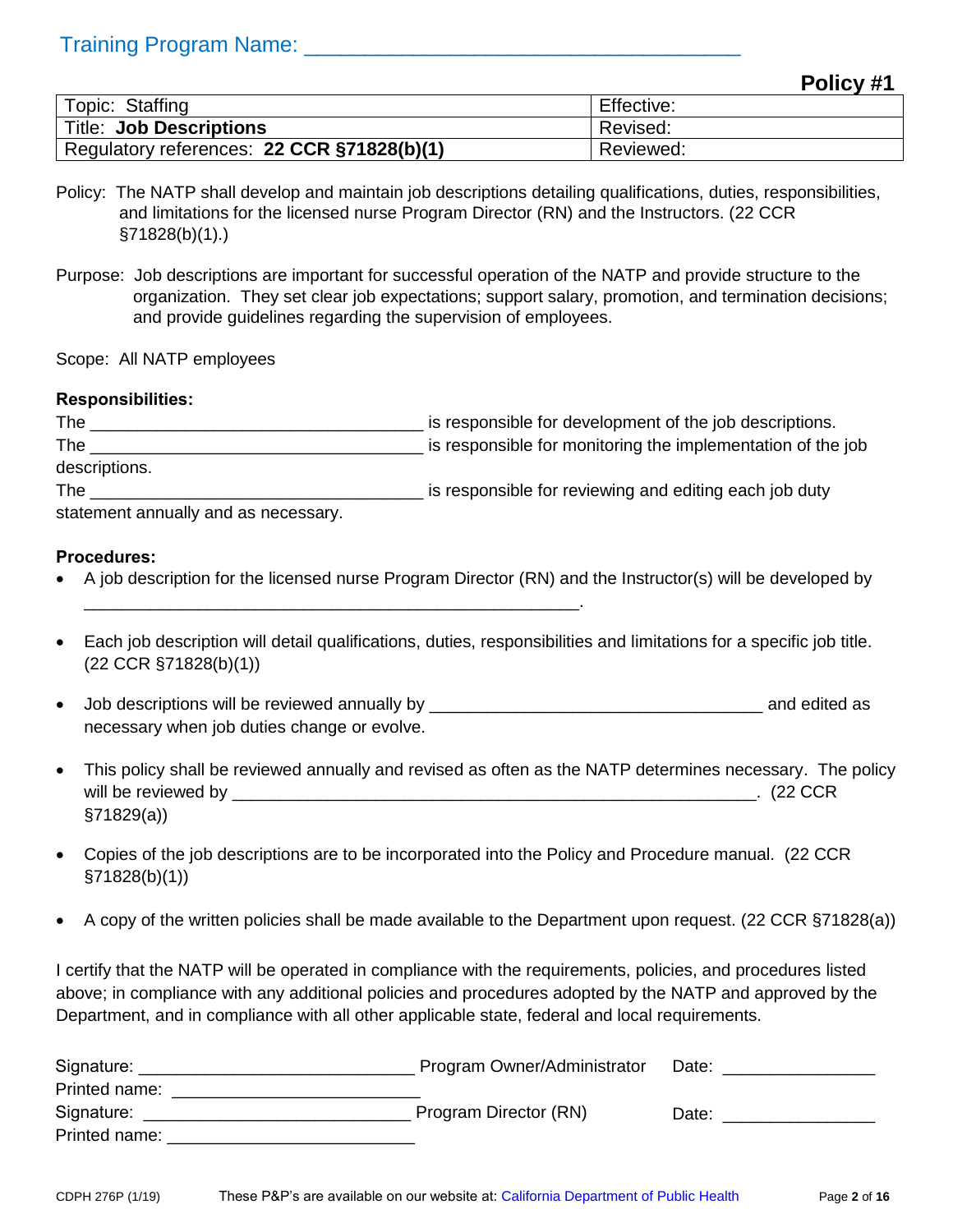|                                            | . <u>.</u> |
|--------------------------------------------|------------|
| Topic: Staffing                            | Effective: |
| Title: Organizational Chart                | Revised:   |
| Regulatory references: 22 CCR §71828(b)(2) | Reviewed:  |

- Policy: The NATP shall develop and maintain an organizational chart showing the person in charge of the program, the lines of authority, responsibility, communication, staff assignments, and schedules. (22 CCR §71828(b)(2))
- Purpose: The organizational chart is important as it shows the activities of the organization, provides information about different management levels, highlights subdivisions of the organization and identifies different types of work performed.

Scope: All NATP employees

#### **Responsibilities:**

| The                        | is responsible for development of the organizational chart. |
|----------------------------|-------------------------------------------------------------|
| The                        | is responsible to monitor the implementation of the         |
| organizational chart.      |                                                             |
| The                        | is responsible to review and edit the organization chart    |
| annually and as necessary. |                                                             |

#### **Procedures:**

- An organizational chart for the NATP will be developed by \_\_\_\_\_\_\_\_\_\_\_\_\_\_\_\_\_\_\_\_\_\_
- The organizational chart must include the person in charge [job title], lines of authority [who do they report to and who reports to them], responsibility [job duties], communication [hierarchy], staff assignments [telephone and email contact information], and schedules [work hours]. (22 CCR §71828(b)(2).) This will include job titles, work hours and contact information for each employee of the NATP.
- This policy shall be reviewed annually and revised as often as the NATP determines necessary. The policy will be reviewed by  $\blacksquare$
- A copy of the organization chart is to be incorporated into the Policy and Procedure manual. (22 CCR §71828(b)(2))
- A copy of the written policies to include the organizational chart shall be made available upon request to the Department. (22 CCR §71828(a))

I certify that the NATP will be operated in compliance with the requirements, policies, and procedures listed above; in compliance with any additional policies and procedures adopted by the NATP and approved by the Department, and in compliance with all other applicable state, federal and local requirements.

| Signature:                               | Program Owner/Administrator | Date: |
|------------------------------------------|-----------------------------|-------|
| Printed name:                            |                             |       |
| Signature: <u>______________________</u> | Program Director (RN)       | Date: |
| Printed name:                            |                             |       |

**Policy #2**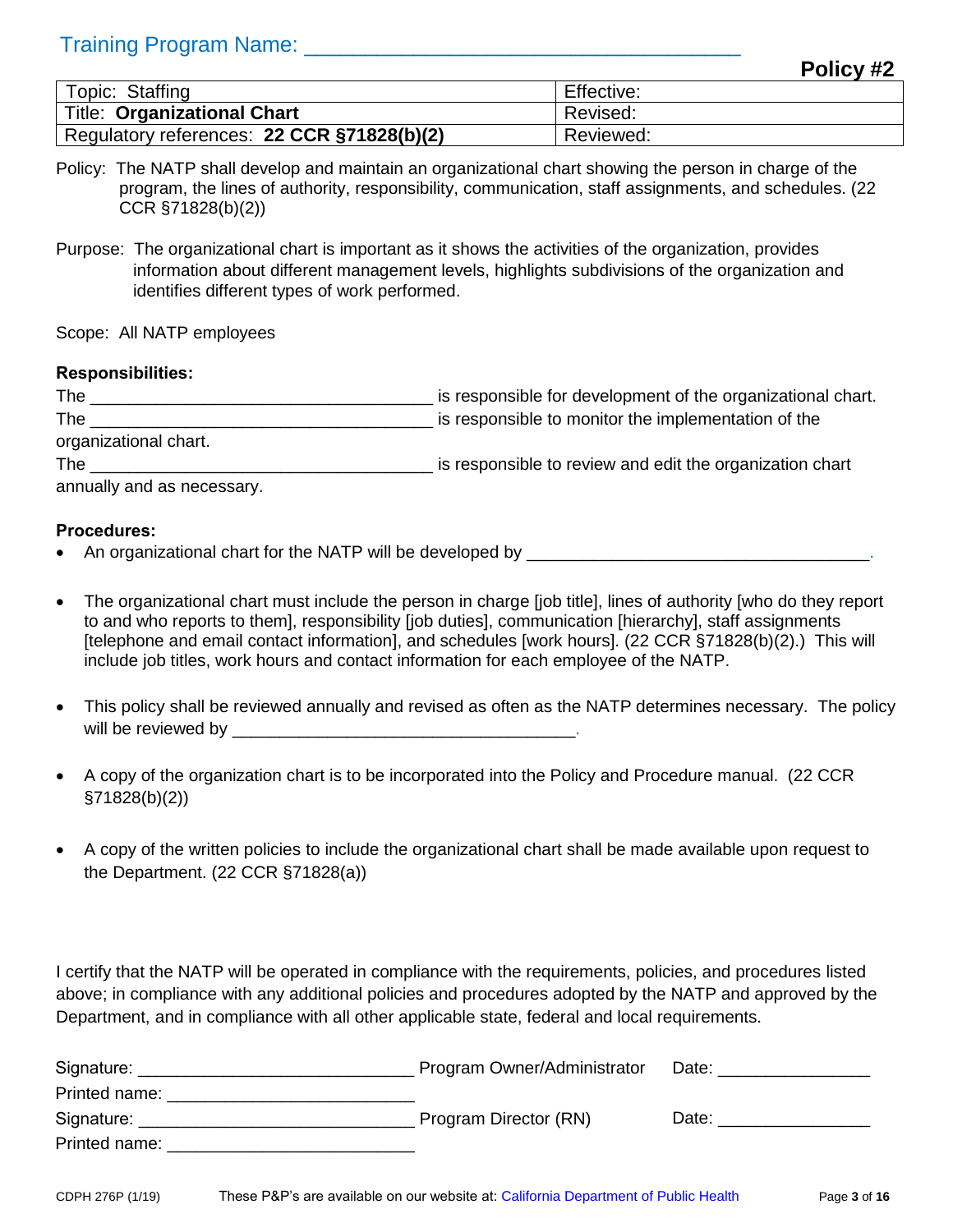#### **Policy #3**

| <b>Topic: Program Monitoring</b>           | Effective: |
|--------------------------------------------|------------|
| Title: Instructor Monitoring               | Revised:   |
| Regulatory references: 22 CCR §71828(b)(3) | Reviewed:  |

Policy: The NATP shall monitor Instructors. The monitoring will be completed by the individual [Program Director (RN)] responsible for the training program. (22 CCR §71828(b)(3))

Purpose: Monitoring of Instructors ensures that ethical and regulatory compliant processes are being followed, and are working.

Scope: All NATP employees

**Responsibilities:** The Program Director (RN) is responsible for the monitoring of NATP Instructors.

#### **Procedures:**

- An Instructor monitoring checklist will be developed by \_\_\_\_\_\_\_\_\_\_\_\_\_\_\_\_\_\_\_\_\_\_\_\_\_\_\_\_\_\_\_\_\_\_ and will be used to monitor each instructor. The checklist must include verification that the Instructor is compliant with all aspects of NATP training as listed in the NATP policy and procedure manual and as found in state and federal regulations. Regulations include but are not limited to: 22 CCR, §71801-71853, HSC §1337-1338.5; and 42 CFR §483.151-483.154.
- The instructor-monitoring checklist is to be used each time Instructor monitoring is performed.
- The Program Director (RN) will monitor each Instructor \_\_\_\_\_\_\_\_\_\_\_ (number of times) during the theory instruction and \_\_\_\_\_\_\_\_ (number of times) during the clinical skills training for each class or co-hort.
- When completing Instructor monitoring, the \_\_\_\_\_\_\_\_\_\_\_\_\_\_\_\_\_\_\_\_\_\_\_\_\_\_\_\_\_ will verify that there are no more than 15 students per Instructor during clinical training.
- A copy of the Instructor monitoring checklist template shall be incorporated into the policy and procedure manual. (22 CCR§71828(b)(3))
- Copies of the Instructor monitoring checklists shall be made available upon request to the Department. (22 CCR§71828(a))
- This policy shall be reviewed annually and revised as often as the NATP determines necessary. The policy will be reviewed by \_\_\_\_\_\_\_\_\_\_\_\_\_\_\_\_\_\_\_\_\_\_\_\_\_\_ and updated by\_\_\_\_\_\_\_\_\_\_\_\_\_\_\_\_\_\_\_\_\_\_\_\_\_\_\_\_\_. (22 CCR §71828(a))

| Signature:    | Program Owner/Administrator | Date: |
|---------------|-----------------------------|-------|
| Printed name: |                             |       |
| Signature:    | Program Director (RN)       | Date: |
| Printed name: |                             |       |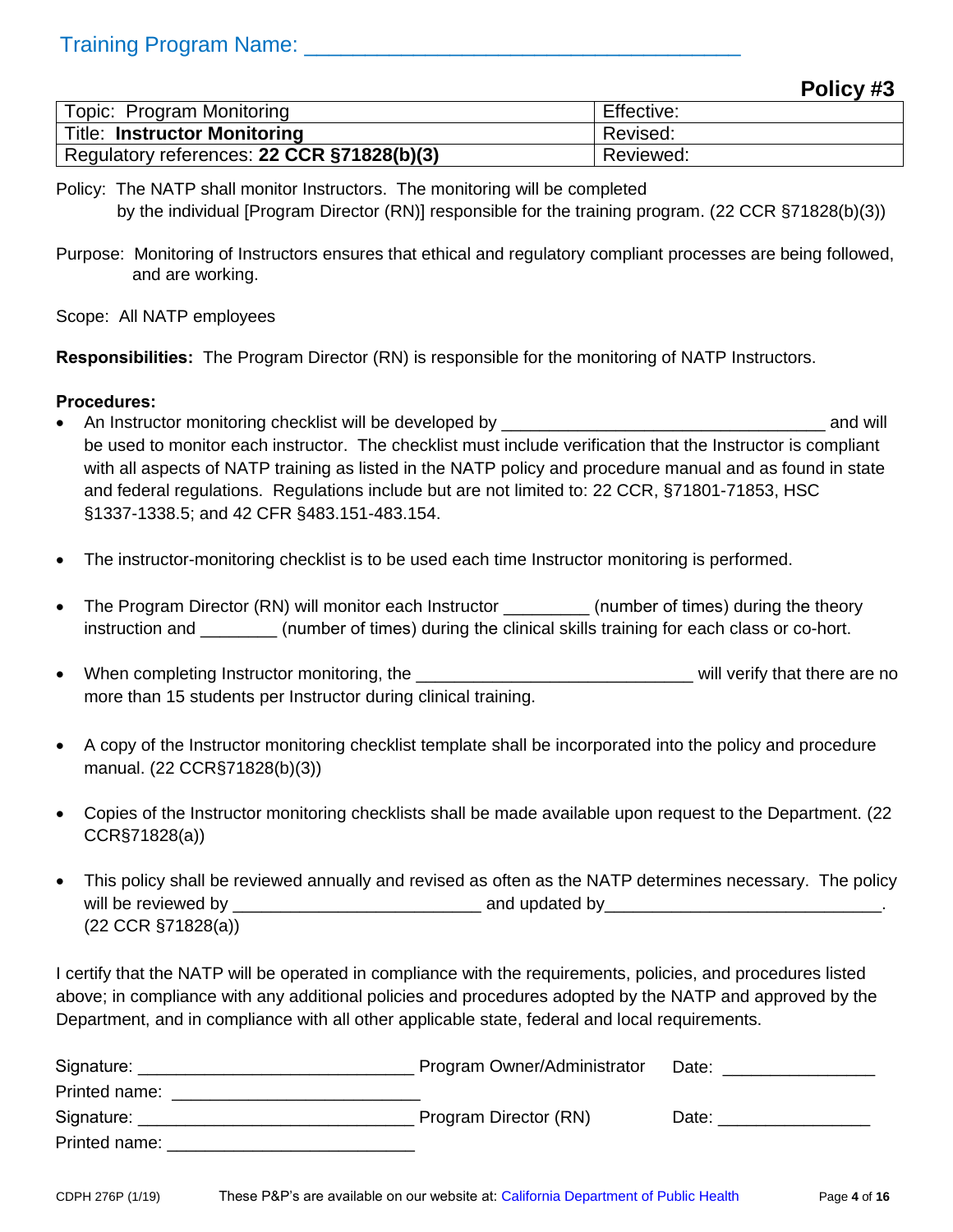#### **Policy #4**

| <b>Topic: Clinical Training</b>            | Effective: |
|--------------------------------------------|------------|
| Title: Student to Instructor Ratio         | Revised:   |
| Regulatory references: 22 CCR §71828(b)(4) | Reviewed:  |

Policy: The ratio of students to Instructor shall not exceed 15 students to 1 Instructor during clinical training.

Purpose: Appropriate student ratios help to ensure that all students receive the required training to the degree that is necessary to achieve successful completion of the training program.

Scope: All NATP employees

**Responsibilities:** \_\_\_\_\_\_\_\_\_\_\_\_\_\_\_\_\_\_\_\_\_\_\_\_\_\_\_\_\_ is responsible for ensuring that the student to instructor ratio is adhered to during clinical training.

#### **Procedures:**

- At the time of enrollment, the \_\_\_\_\_\_\_\_\_\_\_\_\_\_\_\_\_\_\_\_\_\_\_\_\_\_\_\_\_ must verify that there will be no more than 15 students per Instructor for all clinical training.
- If more than 15 students per Instructor are enrolled for the clinical portion of the course, the additional students will be required to enroll in the next class or another Department approved Instructor will be required to provide clinical training to the additional students.
- This policy shall be reviewed annually and revised as often as the NATP determines necessary. The policy will be reviewed by \_\_\_\_\_\_\_\_\_\_\_\_\_\_\_\_\_\_\_\_\_\_\_\_\_\_\_ and updated by\_\_\_\_\_\_\_\_\_\_\_\_\_\_\_\_\_\_\_\_\_\_\_\_\_\_\_\_\_. (22 CCR §71828(a).)
- A copy of the student sign in and sign out sheets shall be made available upon request by the Department. (22 CCR §71835(l).)

| Signature:    | Program Owner/Administrator | Date: |
|---------------|-----------------------------|-------|
| Printed name: |                             |       |
| Signature:    | Program Director (RN)       | Date: |
| Printed name: |                             |       |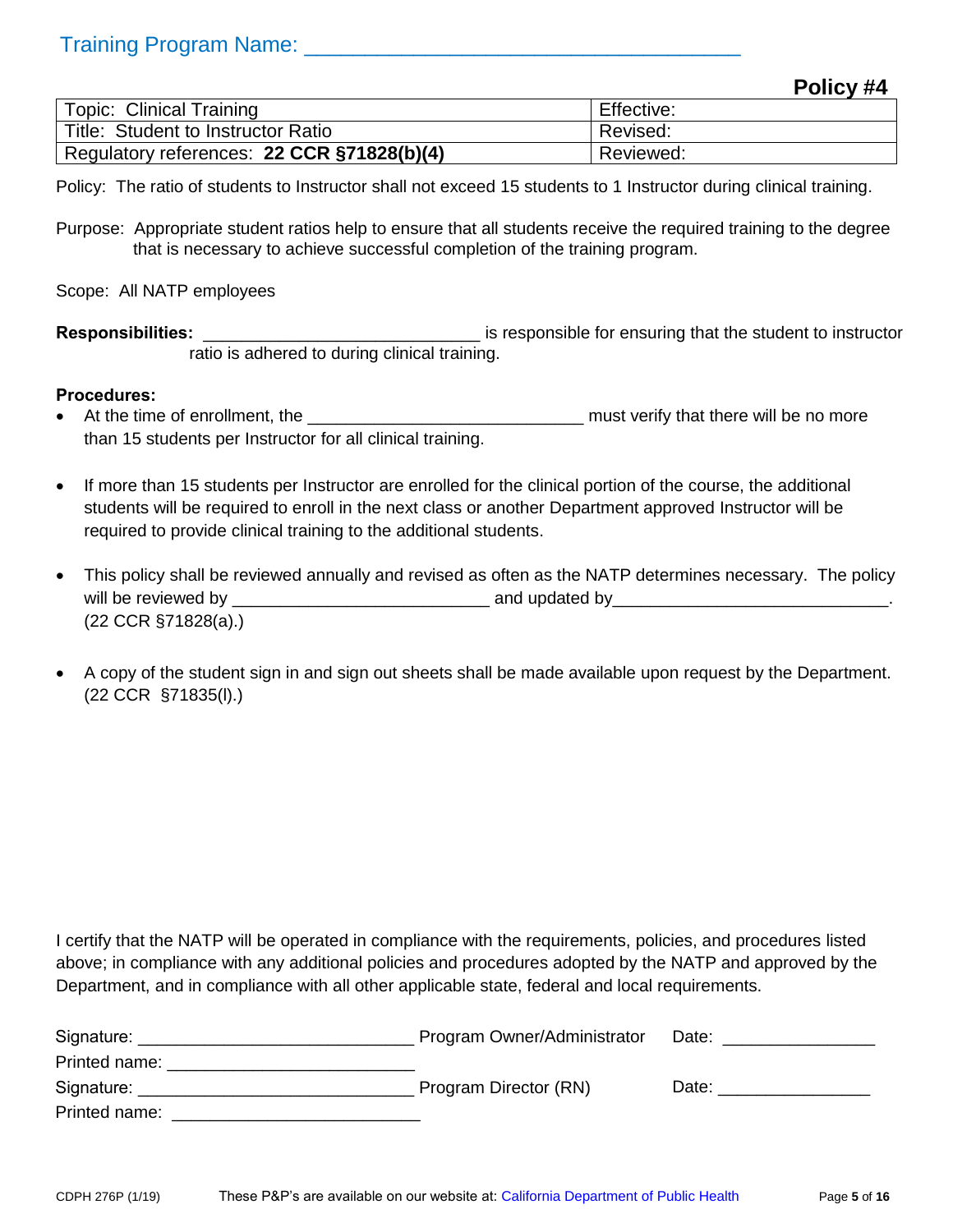|                                            | -----<br>--- |
|--------------------------------------------|--------------|
| Topic: Attendance                          | Effective:   |
| Title: Student Absenteeism and Make Up     | Revised:     |
| Regulatory references: 22 CCR §71828(b)(5) | Reviewed:    |

- Policy: Student absenteeism is strongly discouraged. Absenteeism and makeup will be allowed on a case-bycase basis. Allowed absence and makeup must comply with regulatory requirements and makeup training must be provided according to the Department approved training schedule.
- Purpose: To ensure that students receive all required training following an absence and that the makeup training is provided according to regulatory requirements.

Scope: All NATP employees

#### **Responsibilities:**

The \_\_\_\_\_\_\_\_\_\_\_\_\_\_\_\_\_\_\_\_\_\_\_\_\_\_\_\_\_ is responsible to approve or deny absences.

The **EXECUTE:** is responsible to ensure that the students receive the missed training prior to proceeding with the class.

The Program Director (RN) is required to verify that all missed training was completed according to the approved lesson plans and in compliance with all state and federal regulations.

#### **Procedures:**

- A student absence log will be developed by entitled and the controller will be a student for the log must include the student name, date and time of day missed, identify the assignment missed and provide specific information regarding make up. A copy of the student absence log shall be made available to the Department upon request. (22 CCR §71828(a))
- **All makeup assignments must be completed according to the Department approved lesson plans and must include the same content as the original assignment that was missed.**
- **Makeup work that differs from the original class time missed, such as self-study, book reports or alternate assignments are NOT ALLOWED.**
- Students may only proceed to clinical training after completing the 16 hours of federally mandated training per 42 CFR §483.152(b). [This federal training is considered to be met when 16 hours of training is provided from modules 1-6, 12, and 14.]
- Prior to signing the CDPH 283B form for each student, the Program Director (RN) will verify that all hours, modules, components, assignments, skills demonstrations and exams were successfully completed.
- This policy shall be reviewed annually and revised as often as the NATP determines necessary. The policy will be reviewed by \_\_\_\_\_\_\_\_\_\_\_\_\_\_\_\_\_\_\_\_\_\_\_\_\_\_\_ and updated by \_\_\_\_\_\_\_\_\_\_\_\_\_\_\_\_\_\_\_\_\_\_\_\_\_\_\_\_. (22 CCR §71828(a))

| Signature:    | Program Owner/Administrator | Date: |
|---------------|-----------------------------|-------|
| Printed name: |                             |       |
| Signature:    | Program Director (RN)       | Date: |
| Printed name: |                             |       |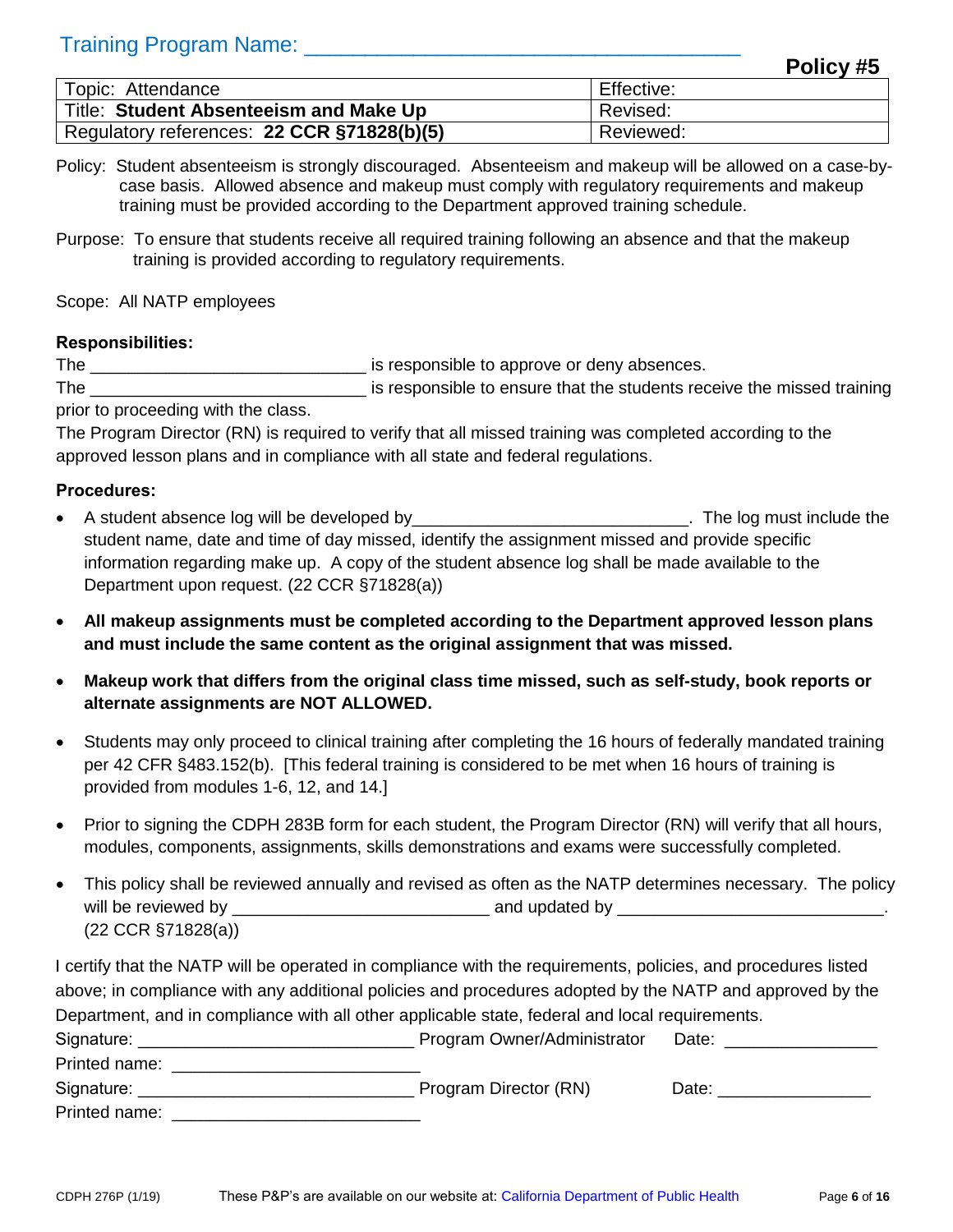### Staffing:

- Instructor means a licensed nurse employed by an agency or public educational institution who, when teaching a certification training program, meets the Department's qualifications for a Director of Staff Development. (22 CCR §71821)
- Each nursing facility, agency or public educational institution providing nurse assistant training shall be responsible for hiring qualified staff and shall submit a resume to the Department reflecting the qualifications of a Director of Staff Development or Instructor who must be approved by the Department. A copy of the [instructor] resume must be kept on file at the facility or agency. (22 CCR §71829(a))
- Submission of a resume shall be deemed to occur on the date the resume is received by the Department. (22 CCR §71829(a)(1))
- A resume shall be considered complete when it clearly addresses all the qualifications required by this section. (22 CCR §71829(a)(2))
- The Department shall be notified within 30 calendar days following the employment of a new Director of Staff Development or Instructor. (22 CCR §71829(a))
- A Person who provides instruction or training at a skilled nursing facility or intermediate care facility or in an educational institution, as part of a certified nurse assistant precertification training program described in Section 1337.1 or 1337.3 may be any licensed vocational nurse or registered nurse with no less than two years of nursing experience, of which no less than one year is in providing care and services to chronically ill or elderly patients in an acute care hospital, skilled nursing facility, intermediate care facility, home care, hospice care, or other long-term care setting. (HSC §1337.15(a))
- Notwithstanding any other law, a person described in subdivision (a) shall not be required to hold a teaching credential to provide instruction as part of a certified nurse assistant precertification training program described in Section 1337.1 or 1337.3. (HSC §1337.15(b))

#### **NOTE: New legislation effective January 1, 2019, changes NATP and DSD Instructor qualifications. Please see AB 2850 (Ch. 769, Stats. 2018), which added new HSC § 1337.15 referenced above.**

 The nursing facility, school or agency shall maintain evidence that all health professionals involved in the training are currently licensed, registered or certified in their area of expertise. (22 CCR §71835(e))

| Signature:    | Program Owner/Administrator | Date: |
|---------------|-----------------------------|-------|
| Printed name: |                             |       |
| Signature:    | Program Director (RN)       | Date: |
| Printed name: |                             |       |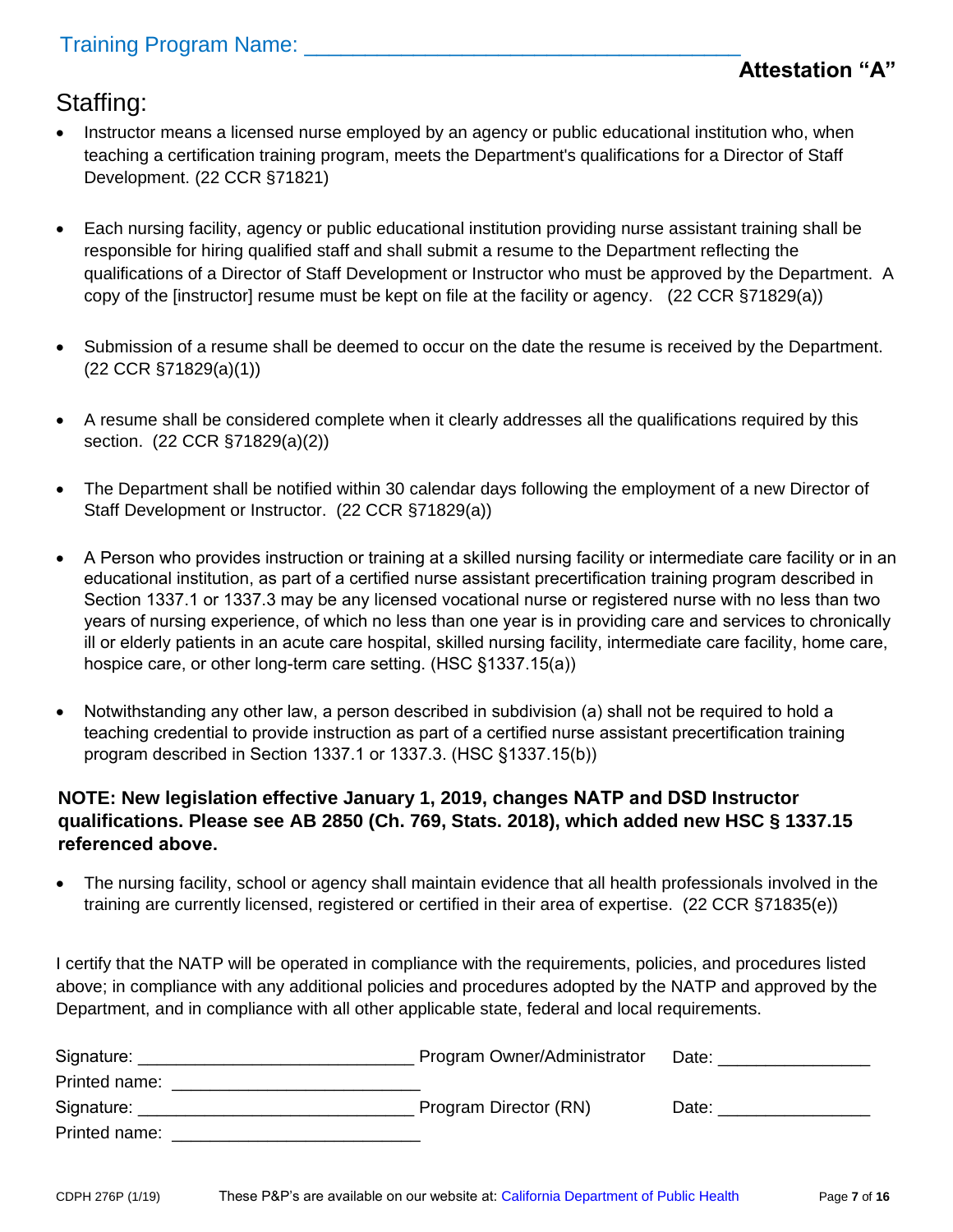### General Training Requirements:

- Application shall be made by the nursing facility, agency or public educational institution to the Department for approval of a certification training program. (22 CCR §71835(h))
- No training shall commence until the nursing facility, agency, or public institution receives approval from the Department. (22 CCR §71835(h)(3))
- Each nursing facility, agency or public educational institution shall submit a request for the Department's review and approval 30 days prior to a change in core curriculum content, training hours or contracted services. (22 CCR §71835(k))

## Policy and Procedures:

 Each nursing facility, agency or public educational institution providing nurse assistant training shall develop and implement written administrative and management policies to govern the administration and management of the training program, the Director of Staff Development and Instructors. Such policies shall be reviewed annually and revised as often as the nursing facility, agency or public educational institution determines necessary. A copy of the written policies shall be made available upon request to the Department. (22 CCR §71828(a))

### Initial Application and Enrollment Process:

- An applicant for certification as a certified nurse assistant shall comply with each of the following:
	- $\circ$  Be at least 16 years of age; (HSC §1337.2(a)(1))
	- o Have successfully completed a Department-approved training program, which includes an examination to test the applicant's knowledge and skills related to basic patient care services. (HSC §1337.2(a)(2))
	- o Obtain a criminal record clearance pursuant to HSC Section 1338.5. (HSC §1337.2(a)(3))
- Upon enrollment in a training program for nurse assistant certification, and prior to direct contact with [facility] residents, a candidate for training shall submit a training and examination application and the fingerprint cards to the state department to receive a criminal record review through the Department of Justice. (HSC §1338.5(a)(2)(A)) [see "best practices" for additional details]
- A criminal record clearance shall be conducted for all nurse assistants by the submission of fingerprint images and related information to the state department for processing at the Department of Justice. (HSC §1338.5(a)(1)(A))
- An applicant and any other person specified in this subdivision, as part of the background clearance process, shall provide information as to whether or not the person has any prior criminal convictions, has had any arrests within the past 12) month period, or has any active arrests, and shall certify that, to the best of his or her knowledge, the information provided is true. Every applicant shall provide information on any prior administrative action taken against him or her by any federal, state, or local government agency and shall certify that, to the best of his or her knowledge, the information provided is true. (HSC §1338.5(a)(2)(B))

| Signature:    | Program Owner/Administrator | Date: |
|---------------|-----------------------------|-------|
| Printed name: |                             |       |
| Signature:    | Program Director (RN)       | Date: |
| Printed name: |                             |       |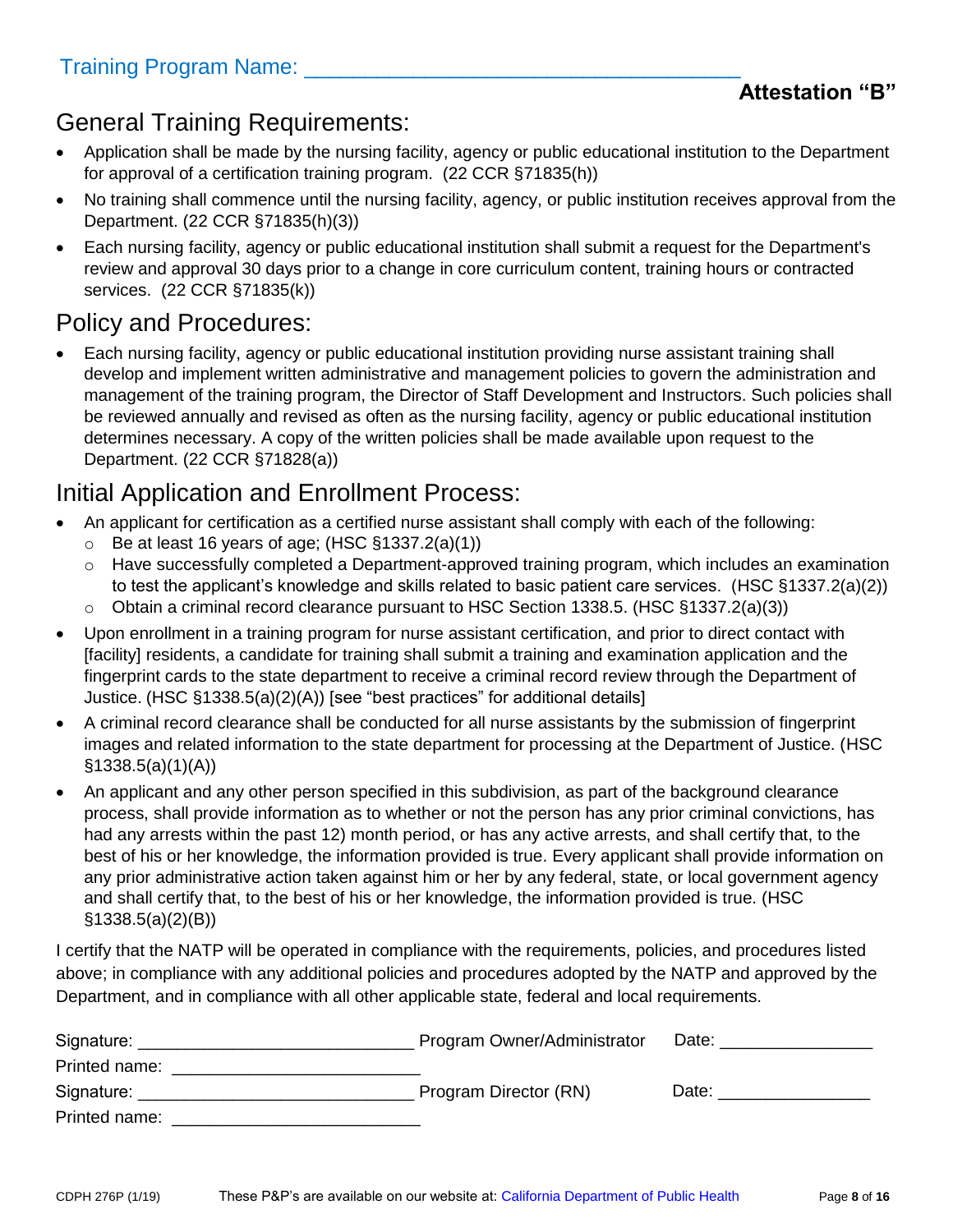#### Criminal Background Clearance:

- No health facility shall permit newly hired nurse assistants to have direct contact with clients or residents of the facility unless those persons have submitted live scan fingerprint images to the Department of Justice." (HSC §1338.5(f))
- No health facility shall permit students to practice their clinical skills training or have contact with patients unless they have been screened and there is no indication they have been convicted of crimes defined in sections 220, 243.4, 261, 264.1, 273a, 288, 289, and 368 of the Penal Code. (22 CCR §71828(c))
- Each health facility that operates and is used as a clinical skills site for certification training, and each health facility, prior to hiring a nurse assistant applicant certified in another state or country, shall arrange for and pay the cost of the fingerprint live scan service and the Department of Justice processing costs for each applicant. Health facilities may not pass these costs through to nurse assistant applicants unless allowed by federal law. (HSC §1338.5(a)(3))

### Health Requirements:

- Each student enrolled in a certification training program or competency evaluation program shall have a health examination prior to participating in segments of the program which involve contact with patients in a nursing facility. (22 CCR§ 71835(f))
- This [health] examination shall include: (22 CCR §71835(f)(1))
	- 1. A medical history and physical examination. (22 CCR §71835(f)(1)(A))
	- 2. A test for tuberculosis infection that is recommended by the federal Centers for Disease Control and Prevention (CDC) and licensed by the federal Food and Drug Administration (FDA), unless medically contraindicated. If a positive test result is obtained, a chest x-ray shall be taken, unless medically contraindicated. (22 CCR §71835(f)(1)(B))
	- 3. A report, signed by the physician, physician's assistant or nurse practitioner, shall be provided to the nursing facility. This report shall indicate that the student does not have any health condition that would create a hazard to himself, fellow employees, or patients. (22 CCR §71835(f)(B)(2))

| Signature:    | Program Owner/Administrator | Date: |
|---------------|-----------------------------|-------|
| Printed name: |                             |       |
| Signature: _  | Program Director (RN)       | Date: |
| Printed name: |                             |       |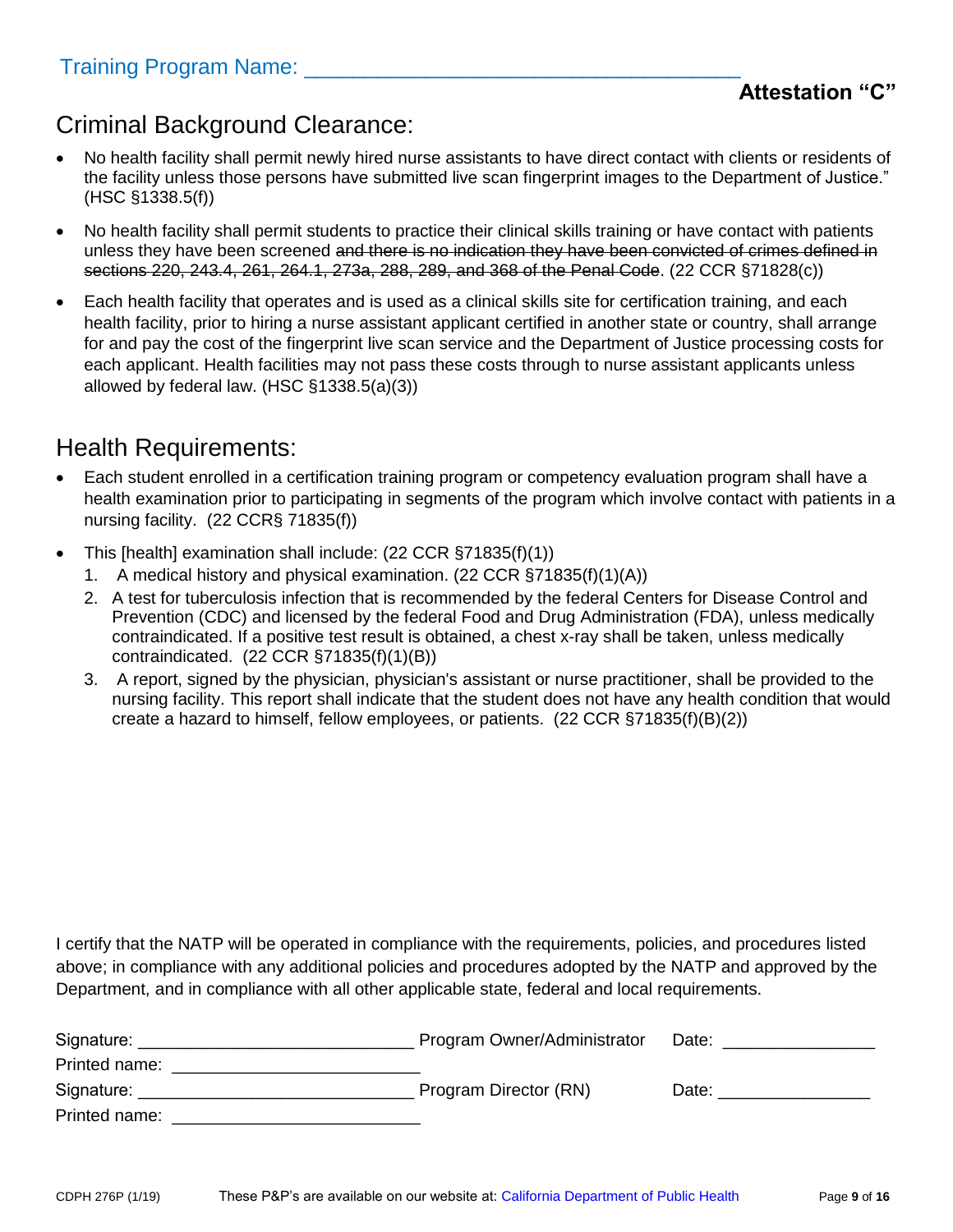#### **Attestation "D"**

## Classroom Theory Training Requirements:

- A certification training program [consists] of at least 60 classroom hours of training on basic nursing skills, patient safety and rights, the social and psychological problems of patients, and elder abuse recognition and reporting. (HSC §1337.3(c)(2)(A))
	- o The approved training program shall include, within the 60 hours of classroom training, a minimum of 6 hours of instruction on preventing, recognizing, and reporting instances of resident abuse utilizing those courses developed pursuant to Section 13823.93 of the Penal Code, and a minimum of 1 hour of instruction on preventing, recognizing, and reporting residents' rights violations. (HSC §1337.1(e)(1))
- The 60 classroom hours of training may be conducted within a skilled nursing facility, an intermediate care facility, or an educational institution. (HSC §1337.3(c)(2)(A))
	- o **SNF/ICF**  At least 2 hours of the 60 hours of classroom training shall address the special needs of persons with developmental and mental disorders, including intellectual disability, cerebral palsy, epilepsy, dementia, Parkinson's disease, and mental illness. At least 2 hours of the 60 hours of classroom training shall address the special needs of persons with Alzheimer's disease and related dementias. (HSC §1337.1(b)(3))
	- o **NON SNF/ICF**  At least 2 hours of the 60 hours of classroom training shall address the special needs of persons with developmental and mental disorders, including intellectual disability, Alzheimer's disease, cerebral palsy, epilepsy, dementia, Parkinson's disease, and mental illness. (HSC §1337.3(c)(3))
	- o Training programs shall provide the 60 hours of classroom theory as specified in the modules and hours in 22 CCR §71835(n) and HSC §§1337.1-1337.3. It is not necessary that the modules be presented in the same sequence, as long as the content and hours are the same. Specific theory hours assigned to each module are mandatory. (22 CCR § 71835(n))

### Clinical Training Requirements:

 A certification training program shall consist of at least the following: One-hundred hours of clinical training under the immediate supervision of the Director of Staff Development or Instructor. The training shall include demonstration by the Instructor or Director of Staff Development of basic patient care skills based upon the theory and clinical instruction presented in classroom. Return demonstrations by the student are also required and shall be under the immediate supervision of the Instructor or Director of Staff Development or other licensed nurse who has no other responsibilities while supervising students. During clinical training and demonstration of skills, there shall be no more than 15 students assigned to each instructor at any time. Clinical training shall take place in a nursing facility and shall be conducted in conjunction with classroom instruction. To be counted toward 100 hours of clinical training, the successful performance of a nurse assistant must be verified by the Instructor or the Director of Staff Development. (22 CCR §71835(m)(1))

#### **Clinical Training Requirements continued on Attestation E**

| Signature:    | Program Owner/Administrator | Date: |
|---------------|-----------------------------|-------|
| Printed name: |                             |       |
| Signature:    | Program Director (RN)       | Date: |
| Printed name: |                             |       |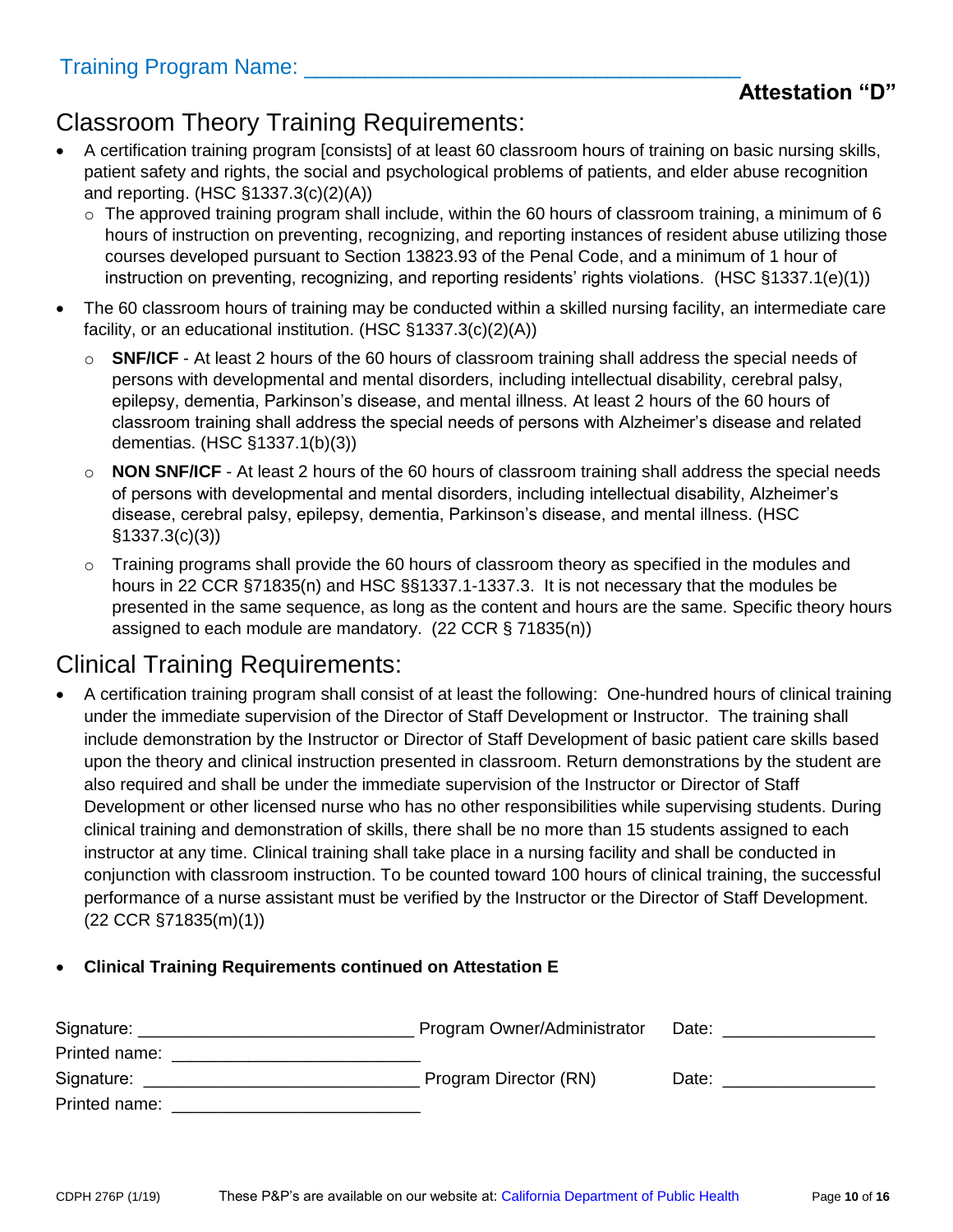# Clinical Training Requirements (continued from Attestation D):

- In addition to the required 60 classroom hours of training, the certification program shall also consist of 100 hours of supervised and on-the-job training clinical practice. (HSC §1337.3(c)(2)(B))
- The 100 hours of supervised clinical training shall be conducted between the hours of 6:00 a.m. and 8:00 p.m. (22 CCR §71835(g))
- Except where required by statute, specific clinical hours for each module are recommended. (22 CCR §71835(n))
	- o **SNF/ICF -** At least 4 hours of the 100 hours of supervised clinical training shall address the special needs of persons with developmental and mental disorders, including intellectual disability, cerebral palsy, epilepsy, Alzheimer's disease and related dementias, and Parkinson's disease. (HSC §1337.1(b)(4))
	- o **NON SNF/ICF -** At least 4 hours of the 100 hours of the supervised clinical training shall address the special needs of persons with developmental and mental disorders, including intellectual disability, Alzheimer's disease, cerebral palsy, epilepsy, dementia, Parkinson's disease, and mental illness. (HSC §1337.3(c)(3))

#### Advertising:

- No nursing facility, agency, or public institution shall make or disseminate false or misleading statements or advertisements regarding training provided. (22 CCR §71828(d))
- No nursing facility, agency, or public institution shall make a claim that completion of their program may lead to a student receiving a nurse assistant certification unless the nursing facility, agency, or public institution provides an NATP approved by the Department. (22 CCR §71828(e))

| Signature:    | Program Owner/Administrator | Date: |
|---------------|-----------------------------|-------|
| Printed name: |                             |       |
| Signature:    | Program Director (RN)       | Date: |
| Printed name: |                             |       |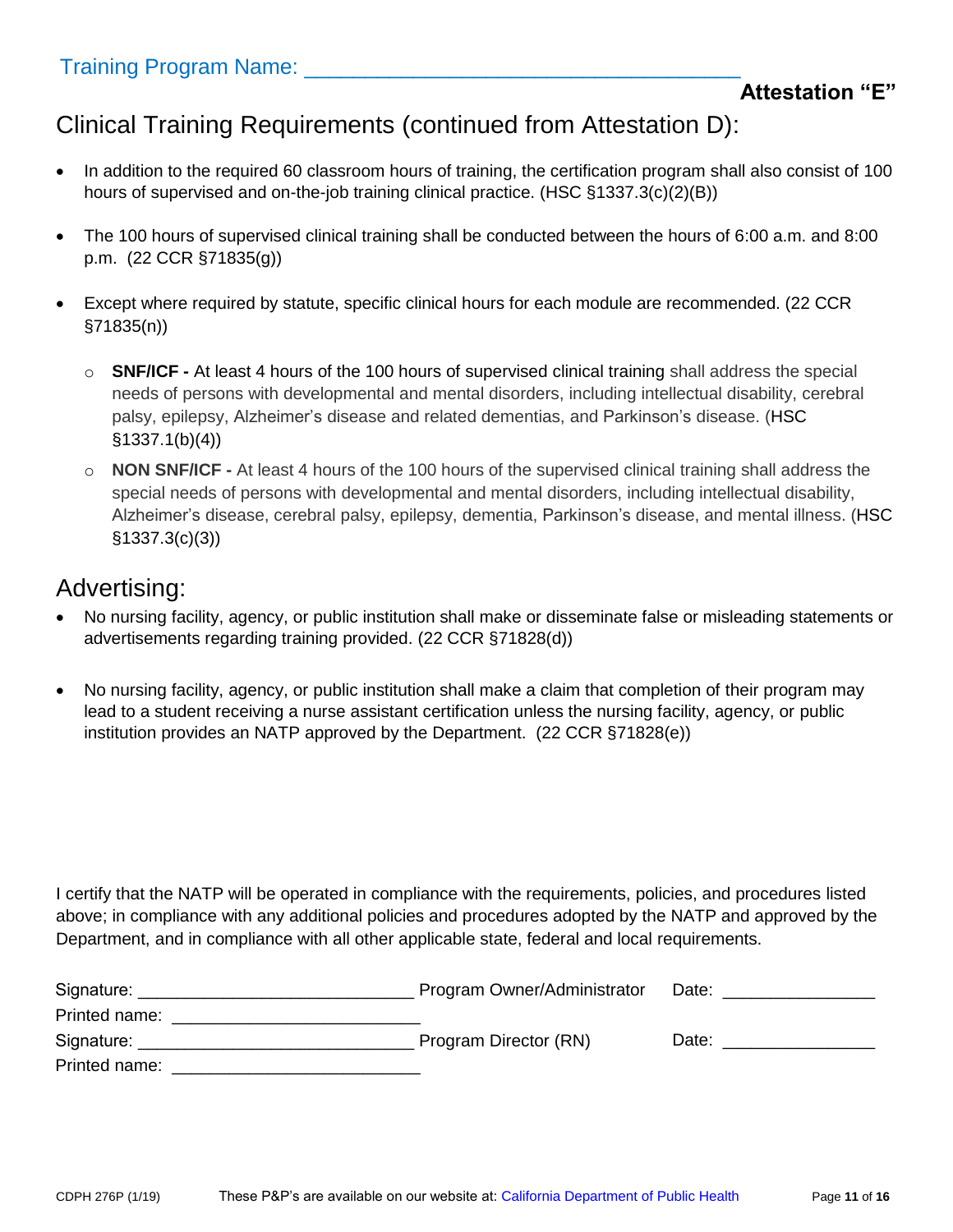#### Recordkeeping:

- A copy of the [Instructor] resume must be kept on file at the facility or agency. (22 CCR §71829(a))
- All records regarding the program shall be kept available for the Department's inspection for a period of four years from the date the Department approves it. All records pertaining to individuals who have successfully completed the program shall be available for the Department's inspection for period of four years from the date of enrollment. Records of students who have not successfully completed the program may be discarded. (22 CCR §71835(l))

#### Testing Requirements:

 Each training program [is required] to maintain an average 60 percent test score passage rate [for students] to maintain its participation [as an approved provider] in the program. The average test score passage rate shall be calculated over a two-year period. (HSC §1337.3(b))

### Compliance Requirements:

- All providers of certification training and competency evaluation programs shall meet both state and federal requirements. (22 CCR §71835(a))
- If the Department determines that a training program is not complying with regulations or is not meeting the competency passage rate requirements, notice thereof in writing shall be immediately given to the program. If the program has not been brought into compliance within a reasonable time, the program may be removed from the approved list and notice thereof in writing given to it. Programs removed under this article shall be afforded an opportunity to request reinstatement of program approval at any time. (HSC §1337.3(b))
- When the Department makes a site visit and finds that the program provider is out of compliance with this chapter or the provider's own policies and procedures, the nursing facility, agency or public educational institution must implement corrective action. (22 CCR §71853)
- Unless a different time period is specified, the facility, agency or public educational institution shall make the corrections within 60 days of the notice of noncompliance or its program will be disapproved. (22 CCR §71853)
- Providers of programs which are brought back into compliance may apply for reinstatement to the Department's Nurse Assistant Certification Unit. (22 CCR §71853)

| Signature:    | Program Owner/Administrator | Date: |
|---------------|-----------------------------|-------|
| Printed name: |                             |       |
| Signature:    | Program Director (RN)       | Date: |
| Printed name: |                             |       |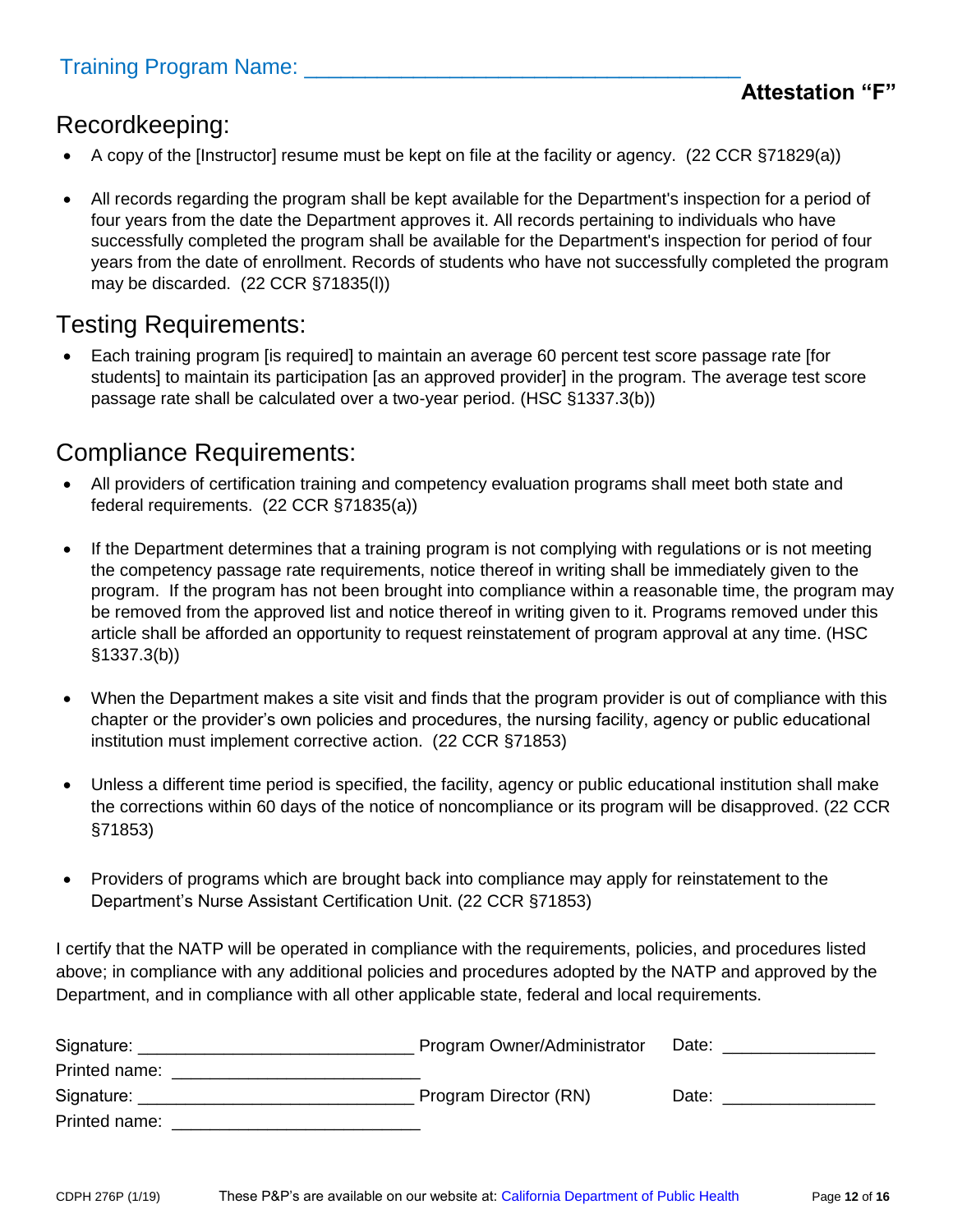# 22 CCR Definitions:

§ 71801. **Agency** means a private school, organization or individual approved by the Department to provide a continuing education course and a certification training program for nurse assistants.

§ 71803. **Clinical Training** means that portion of the orientation program and the certification training program which includes instruction and demonstration on a patient of patient care skills by a Director of Staff Development or other instructor and a return demonstration of competence in these skills by the student.

§ 71805. **Continuing Education** means provision of structured courses for certified nurse assistants by an agency, a public educational institution, or in a health care setting other than the nursing facility where the certified nurse assistant is employed.

§ 71807. **Core Curriculum** means a description of each category of study within a program which covers the minimum knowledge and skills required for nurse assistants and builds on their knowledge in a logical and methodical manner.

§ 71809. **Director of Staff Development (DSD)** means a licensed nurse, approved by the Department, who meets the qualification requirement as stated in section 71829 and is employed by or under contract with a nursing facility.

§ 71811. **Gross Negligence** means the failure of a person to exercise any care, or the exercise of so little care that it is apparent that the person is indifferent to the consequences of his or her conduct and to the welfare of others.

§71813. Hour means 50 minutes of participation in an organized learning experience [per clock hour]. Each hour of classroom theory shall be accepted as one hour of certification training, in-service training or continuing education.

§ 71815. **Immediate Supervision** means that a supervisor shall not only be in the same building but shall also be present while the person being supervised demonstrates the clinical skills.

§ 71817. **Incompetence** means that a certified nurse assistant does not possess or fails to exercise that knowledge and/or skill possessed and exercised by a reasonable certified nurse assistant under similar circumstances.

§ 71819. **In-Service Training Program** means a Department-approved structure program established for certified nurse assistants and provided by a nursing facility employer of nurse assistants.

| Signature:    | Program Owner/Administrator | Date: |
|---------------|-----------------------------|-------|
| Printed name: |                             |       |
| Signature:    | Program Director (RN)       | Date: |
| Printed name: |                             |       |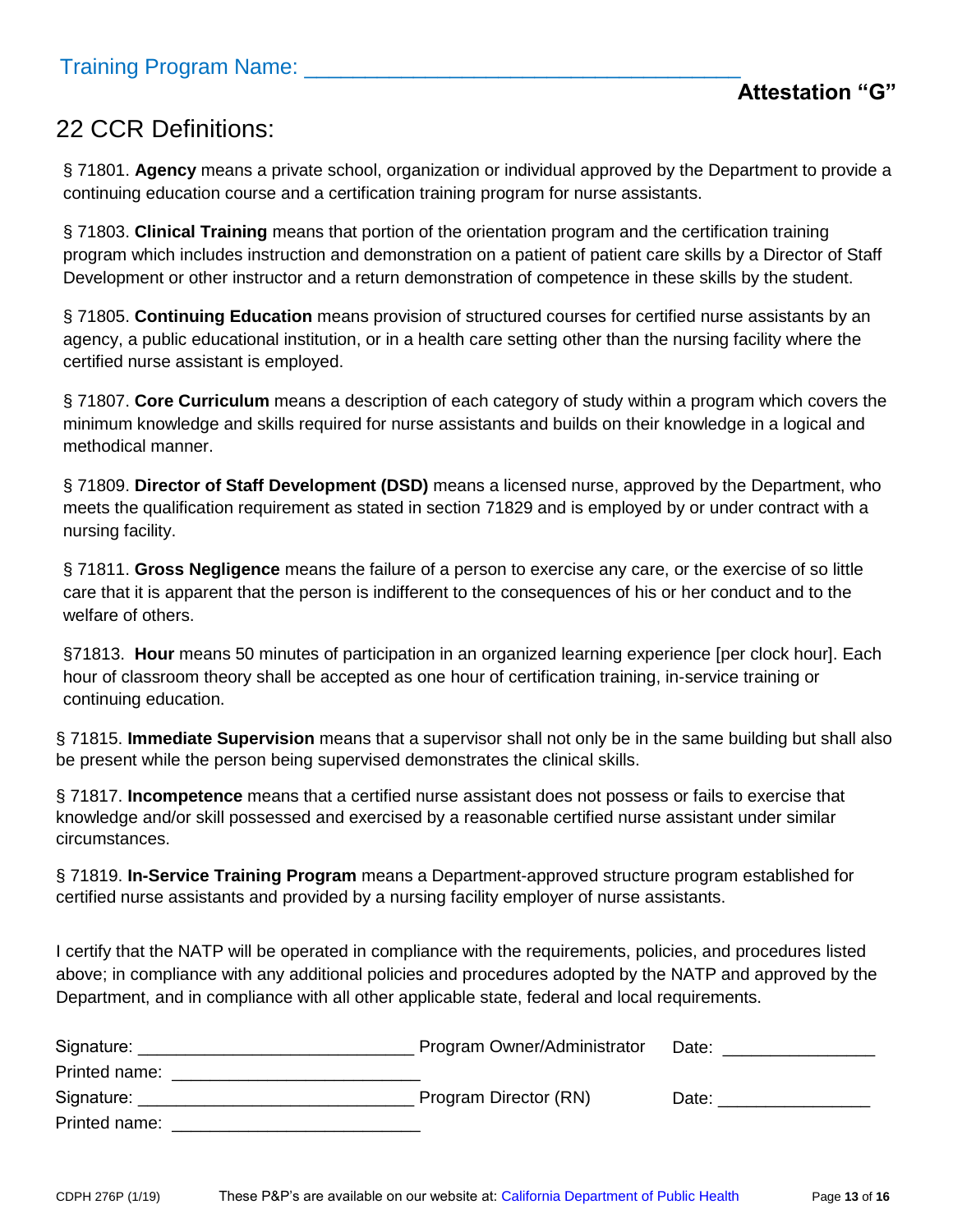# 22 CCR Definitions (continued)

§ 71821. **Instructor** means a licensed nurse employed by an agency or public educational institution who, when teaching a certification training program, meets the Department's qualifications for a Director of Staff Development.

§ 71823. **Nursing Facility** means a skilled nursing facility, an intermediate care facility, an intermediate care facility/developmentally disabled or an intermediate care facility/developmentally disabled-nursing. This definition has a specific application to this chapter only and it is not intended to replace the statutory definition of "skilled nursing facility" or any other definition of a health facility in Health and Safety Code section 1250(c).

§ 71825. **Public Educational Institution** means a community college, university, a regional occupation center, a high school, an adult education center, accredited school of professional nursing or accredited school of vocational nursing whose NATP's have been approved by the Department of Health Services [CDPH] or the Department of Consumer Affairs and offered by the Department of Education.

§ 71827. **Student Performance Standard** means a standard which is used as a method of measuring student learning.

| Signature:    | Program Owner/Administrator | Date: |
|---------------|-----------------------------|-------|
| Printed name: |                             |       |
| Signature:    | Program Director (RN)       | Date: |
| Printed name: |                             |       |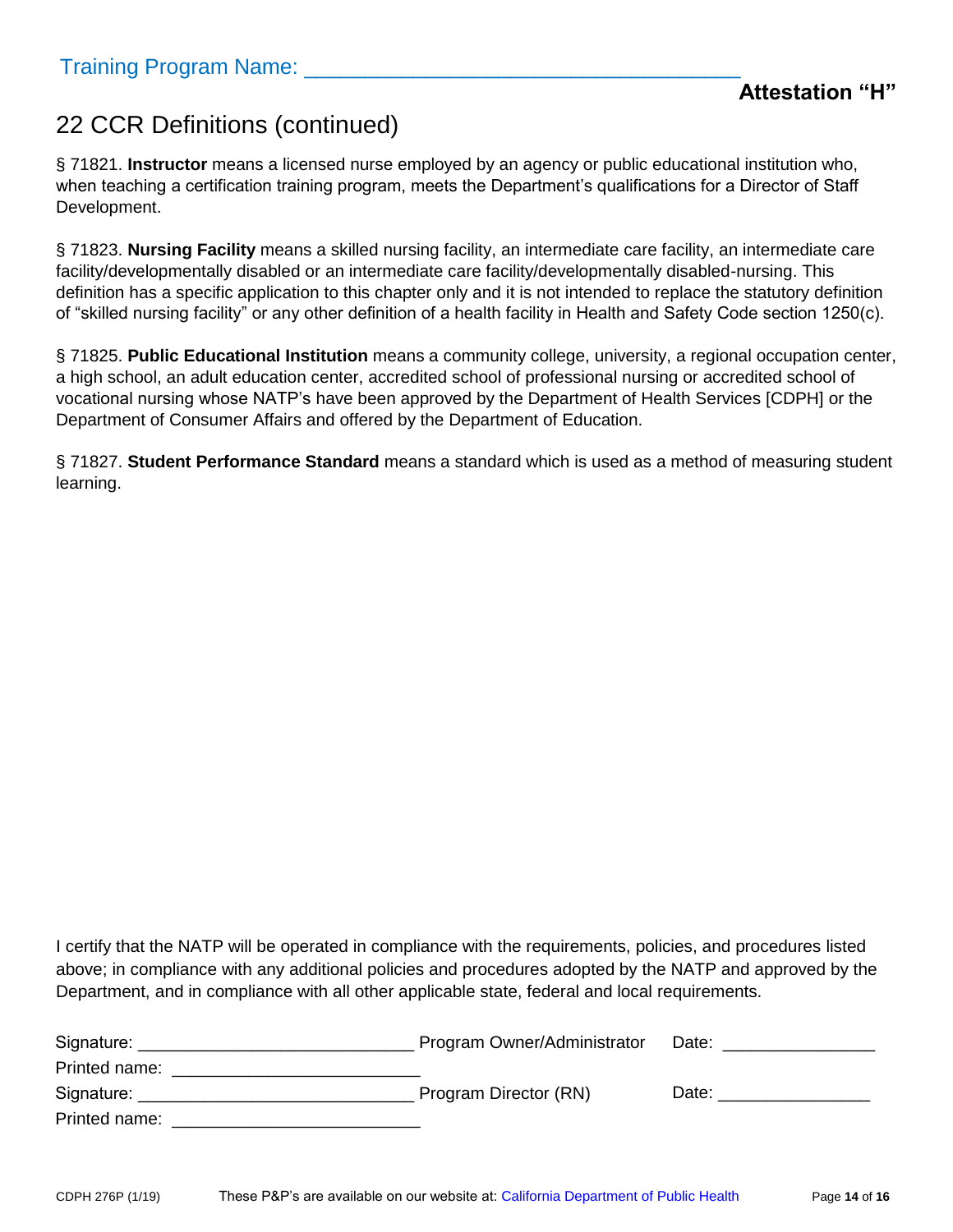# **Special Requirements for SNF/ICF owned NATPs**

#### Staffing:

- Every skilled nursing or intermediate care facility shall designate a licensed nurse as a Director of Staff Development who shall be responsible for the management of the approved training program. (HSC §1337.4)
- Nursing facilities which have a certification program shall employ or contract with a Director of Staff Development according to the minimum number of hours specified in Column B, below. (22 CCR §71829(e))

| <b>Column B</b> | Number of Beds          | 00 or more | 60-99 | 1-50 |  |
|-----------------|-------------------------|------------|-------|------|--|
|                 | Required hours per week | 40         | ΟU    |      |  |

- The Department may require a facility to provide additional staff in accordance with 22 CCR section 72501(g). (22 CCR §71829(e))
- Approved training programs shall be conducted during the normal working hours of the nurse assistant unless the nurse assistant receives at least the normal hourly wage for any additional time spent in the training program. (HSC §1337.5(a))

## Classroom Training Requirements:

 At least 2 hours of the 60 hours of classroom training shall address the special needs of persons with developmental and mental disorders, including intellectual disability, cerebral palsy, epilepsy, dementia, Parkinson's disease, and mental illness. At least 2 hours of the 60 hours of classroom training shall address the special needs of persons with Alzheimer's disease and related dementias. (HSC §1337.1(b)(3))

### Clinical Training Requirements:

- The 100 hours [of supervised clinical training] may consist of normal employment as a nurse assistant under the supervision of either the Director of Staff Development or a licensed nurse qualified to provide nurse assistant training who has no other assigned duties while providing the training. (HSC §1337.1(b)(2))
- At least 4 hours of the 100 hours of supervised clinical training shall address the special needs of persons with developmental and mental disorders, including intellectual disability, cerebral palsy, epilepsy, Alzheimer's disease and related dementias, and Parkinson's disease. (HSC §1337.1(b)(4))

#### ONLY TO BE COMPLETED BY SNF OWNED NATPs

| Signature:                                   | Program Owner/Administrator | Date: |
|----------------------------------------------|-----------------------------|-------|
| Printed name:                                |                             |       |
| Signature: <u>__________________________</u> | Program Director (RN)       | Date: |
| Printed name:                                |                             |       |